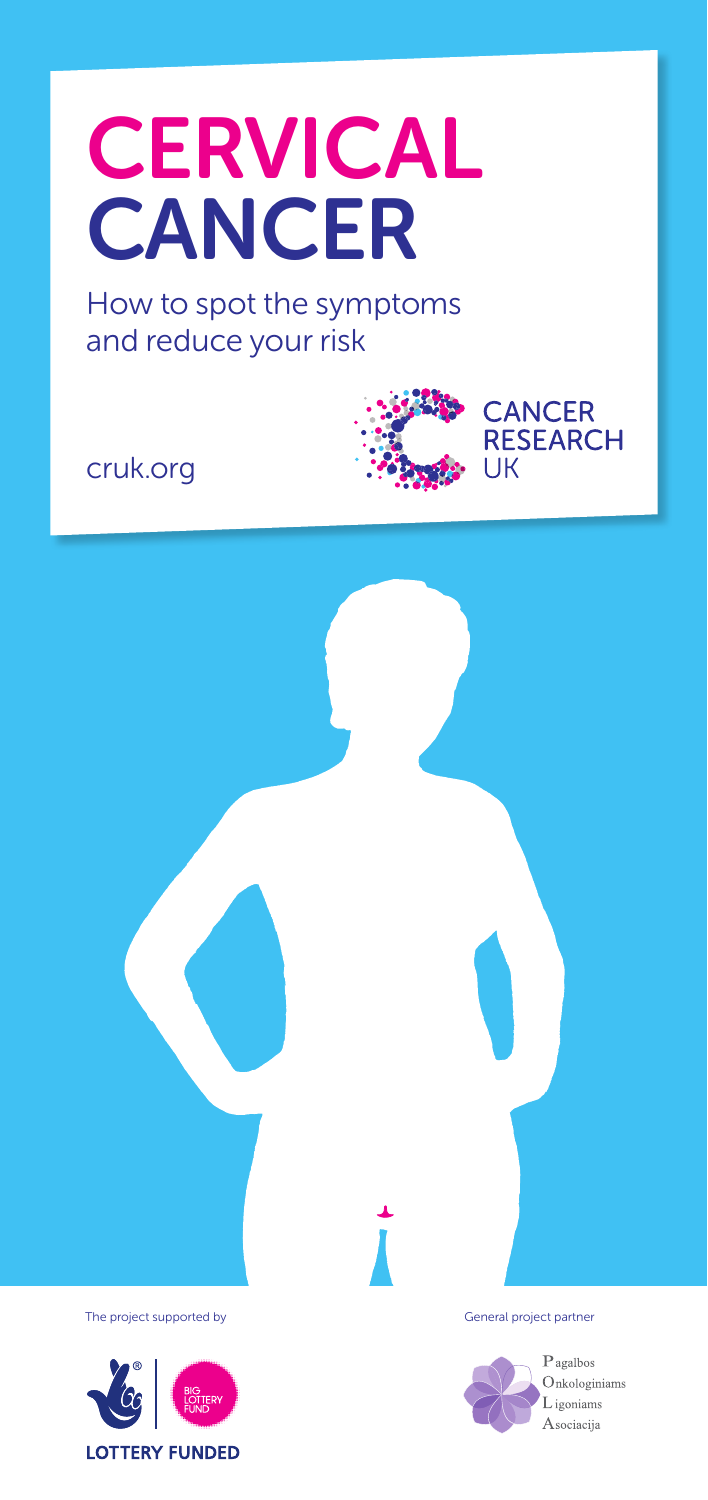### Cervical cancer facts

Most cases of cervical cancer could be prevented. Thanks to cervical screening (which many people know as the 'smear test'), doctors can find and treat abnormal cells in the cervix before they develop into cancer.

### In this leaflet you can find out about:

- the cervix
- why cervical screening is important
- symptoms of cervical cancer
- what affects your risk of cervical cancer.

### How common is it?

There are around 2,900 new cases of cervical cancer in the UK every year. It is the most common cancer in women under the age of 35, but cervical cancer can affect women of any age. The number of new cases of the disease is falling thanks to the national cervical screening programme.

### What is the cervix?

The cervix, sometimes known as the neck of the womb, connects a woman's womb and her vagina. It forms a small opening which lets menstrual blood and sperm through. During childbirth the cervix opens up to let the baby out.

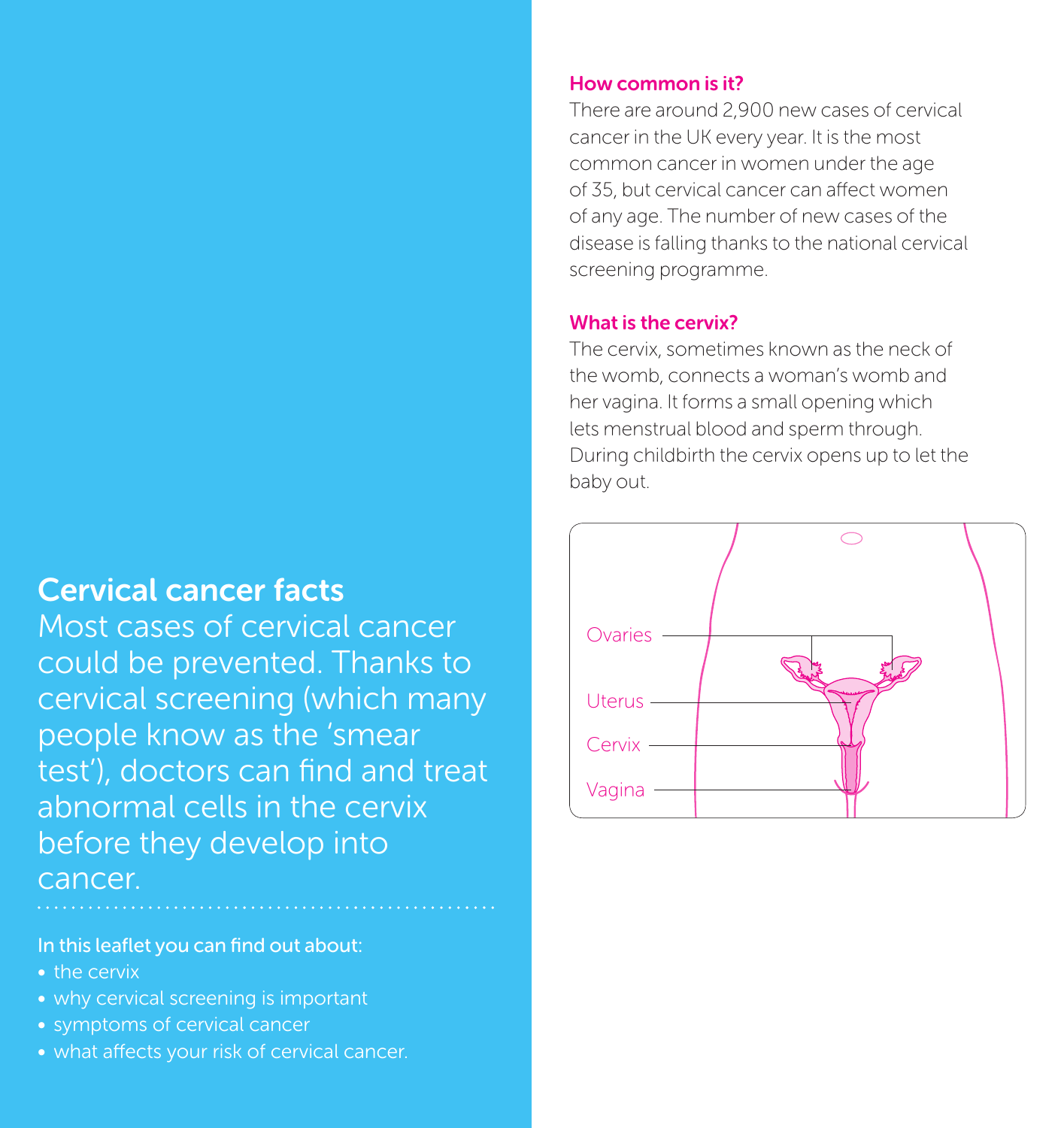### Why is cervical screening important?

Cervical screening saves up to 5,000 lives from cervical cancer every year in the UK. It helps doctors find abnormal cells in the cervix before they have a chance to develop into cancer. Removing these abnormal cells is an effective way to help prevent cervical cancer.

### Who can go for cervical screening?

Women in the UK are invited for cervical screening every three to five years from their early 20s to their early 60s. You need to be registered with a doctor to be invited for screening. If you are not registered with a doctor, call NHS Direct on 0845 4647 to find out about local GPs.

### What is the cervical screening test?

Cervical screening is very simple and only takes around five minutes. It should not be painful although some women do find it uncomfortable. You can ask to see a female doctor or nurse.

The doctor or nurse will take a sample of cells from your cervix using a small brush. These cells are then put in a small pot of liquid and sent to a laboratory to be looked at under a microscope.

### What happens after the test?

Most women have normal results, meaning no abnormal cells have been found. Sometimes a sample is not clear enough to read and you may need to have another test. If you have an abnormal result this does not mean you have cancer. You will be offered further tests to find out whether you need treatment to remove any abnormal cells from your cervix. In very rare cases, screening can detect cervical cancer that has already developed.

Like other screening tests, cervical screening is not perfect, and treatment for abnormal cells can have risks. But doctors think the benefits of preventing cervical cancer outweigh the risks.

### What affects your risk? **HPV**

Nearly all cases of cervical cancer are linked to a virus called human papillomavirus or HPV. HPV is very common and can be passed on through close skin-to-skin contact, usually during sex. Most women will be infected with HPV at some time in their life. It doesn't usually cause any problems and often has no symptoms. In most cases it clears up on its own. There are many different types of HPV. Some cause genital warts and others cause changes that can develop into cervical cancer.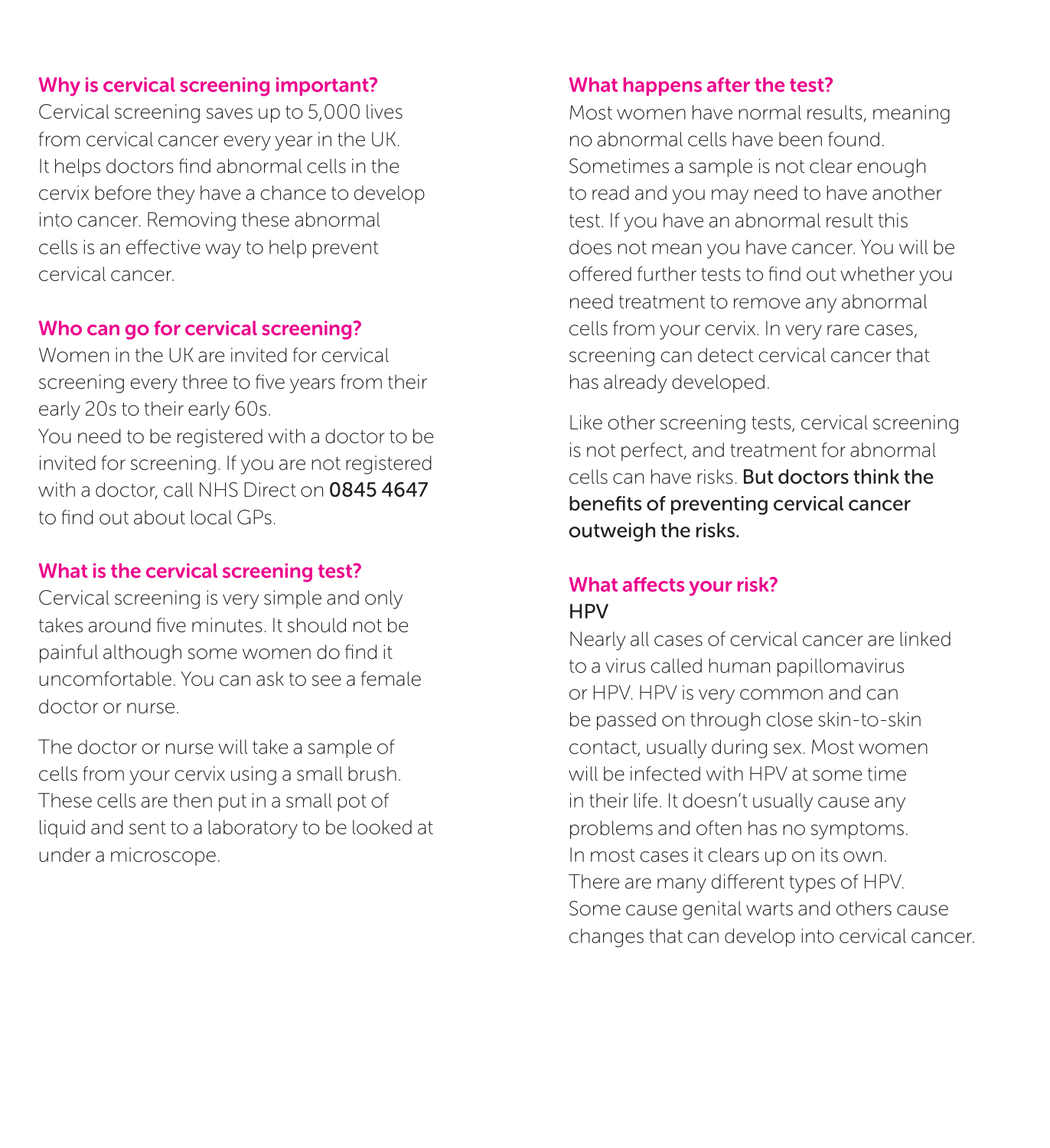Women who first had sex at a younger age, or have had several sexual partners, are more likely to get an HPV infection. They have a higher risk of developing cervical cancer. But HPV is extremely common and most people are infected with it at some point in their life.

Condoms protect against many sexually transmitted infections. They won't protect you completely from HPV, but they can reduce your chances of getting or passing on the virus.

### Smoking

Smoking almost doubles the risk of developing cervical cancer and can make it harder to treat abnormal cells.

### The Pill

Research shows that taking the Pill can slightly increase the risk of cervical cancer. But the Pill can reduce the risk of womb and ovarian cancers.

### HPV vaccination

The NHS offers girls aged 12–13 vaccination to protect against cervical cancer. They have three injections given by a nurse at school over six months. There has also been a 'catch up' programme to vaccinate older teenage girls. The vaccine protects against the two types of HPV that cause 7 out of 10 cervical cancer cases. But it does not protect against all types of HPV, so cervical screening is still important.

### What should I look out for?

Even if you have been for cervical screening or had the HPV vaccination, it is important to see your doctor if you notice:

- bleeding between periods
- bleeding during or after sex
- bleeding after the menopause
- any unpleasant vaginal discharge
- discomfort or pain during sex.

These are more likely to be signs of other common conditions. They do not necessarily mean you have cancer. But it is best to get them checked out.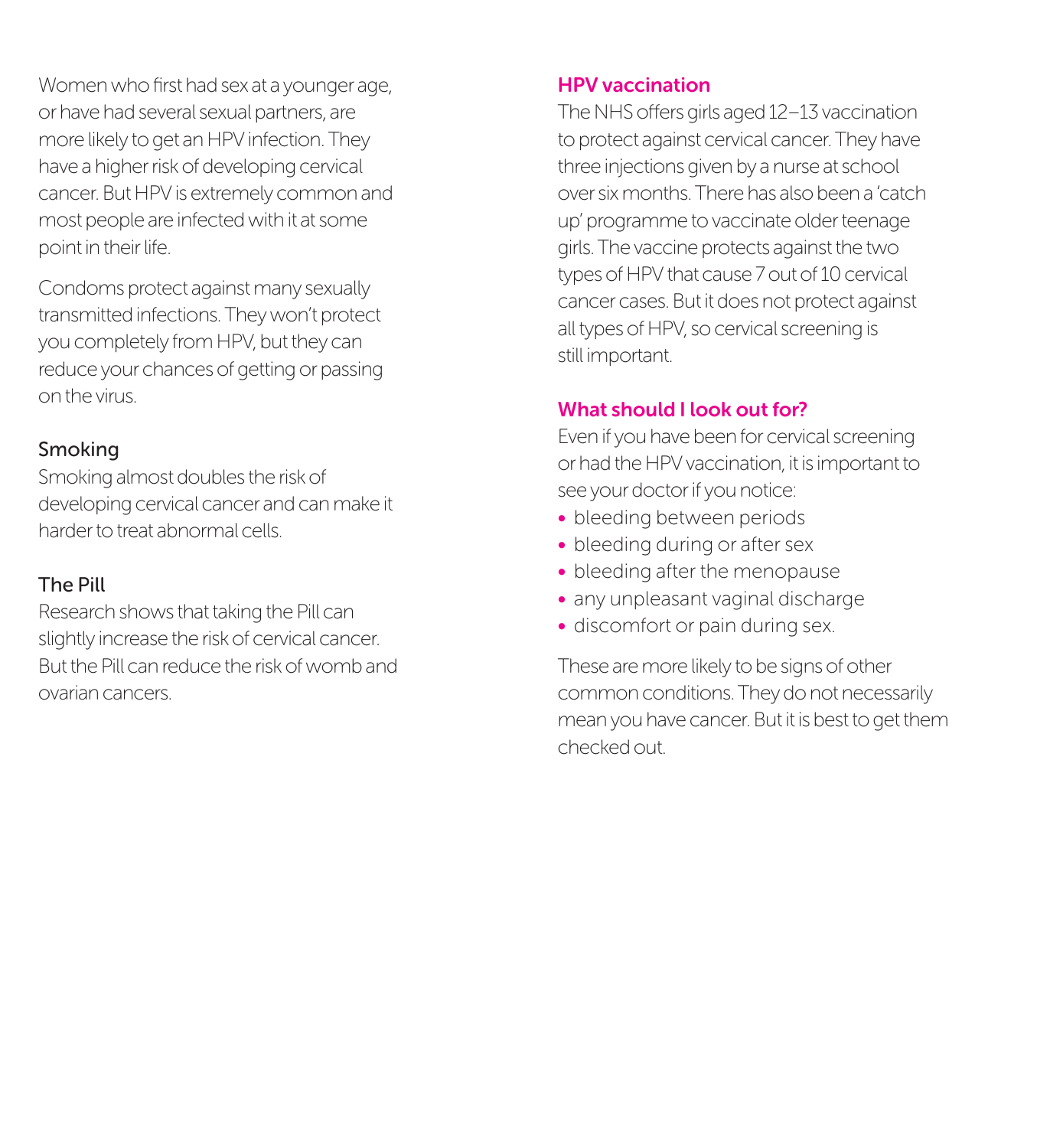### Further information

For more about screening and the signs and symptoms of cancer visit **spotcancerearly.com** 

For more about cancer visit our patient information website cruk.org/cancer-help

If you want to talk in confidence about cancer, call our information nurses on freephone 0808 800 4040.

Our health messages are based on scientific evidence. Find out more at cruk.org/health

All our leaflets are thoroughly researched and based on the most up-to-date scientific evidence. They are reviewed by independent experts and updated regularly. You can order our full range of leaflets free online at cruk.org/leaflets

### About Cancer Research UK

We pioneer life saving research to bring forward the day when all cancers are cured. Sooner or later we will beat cancer, let's make it sooner.

### Information in Lithuanian

For more information about cancer in Lithuanian please visit the website of Lithuanian Cancer Patient Coalition (POLA) www.pola.lt.

#### The project partners





Ref: ED084B April 2013 Planned review date: April 2015 Registered charity in England and Wales (1089464), Scotland (SC041666) and the Isle of Man (1103)



Cancer Research UK accepts no responsibility for the accuracy of this translation, nor the context in which the translation is published. This translation is solely the responsibility of POLA. © Cancer Research UK, 2013.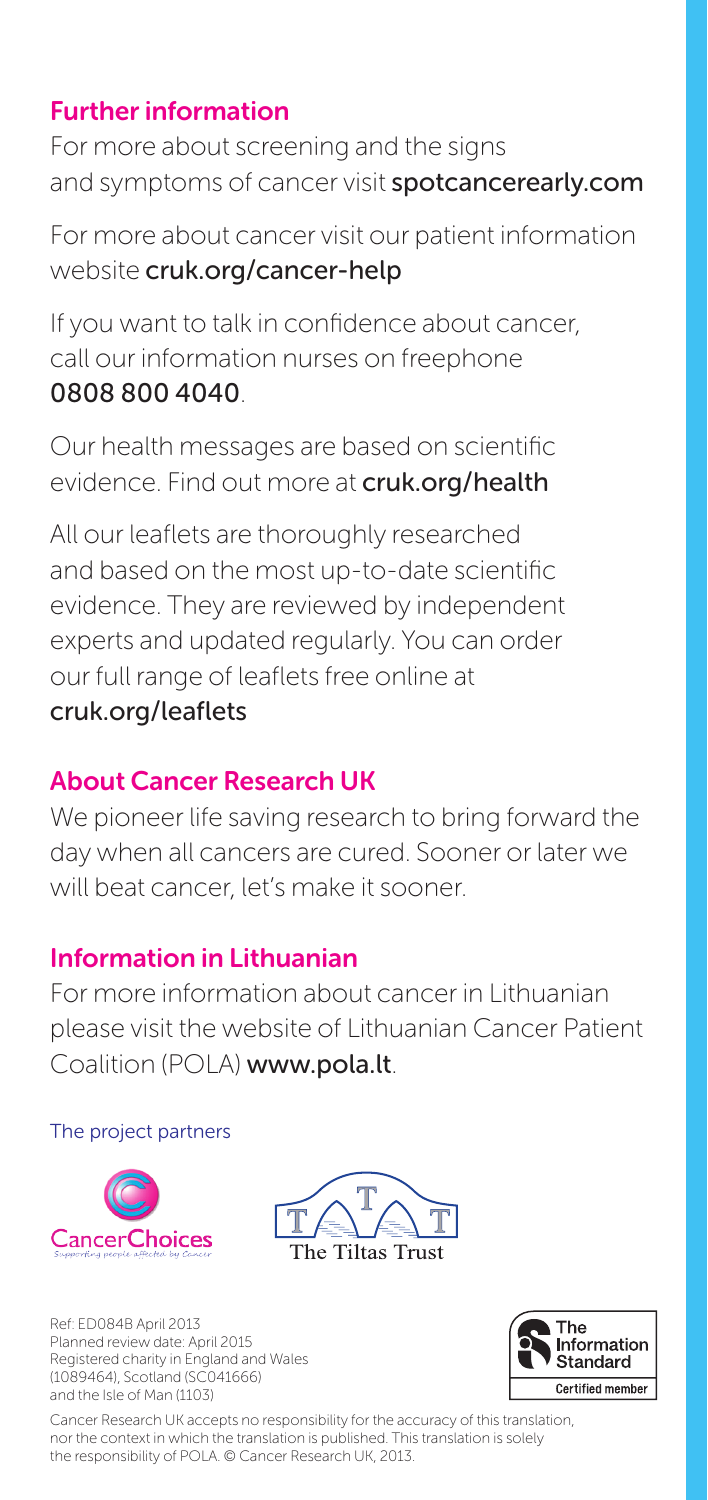# GIMDOS KAKLELIO VĖŽYS

Kaip atpažinti simptomus ir sumažinti grėsmę susirgti vėžiu

cruk.org



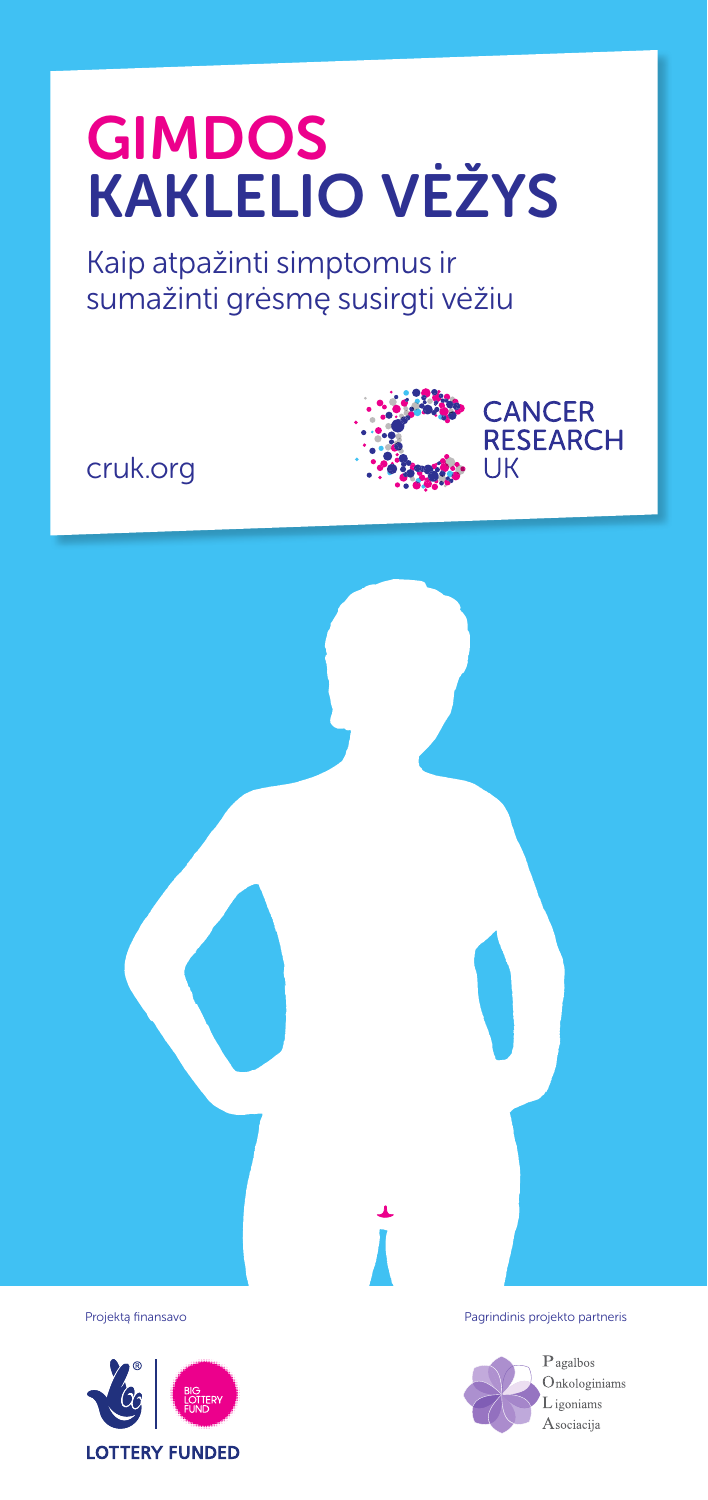## **Faktai apie gimdos kaipunginis kuri kaksi apie gimti. Faktai apie gimti.** kaklelio vėžį

Daugeliu atvejų susirgimo gimdos kaklelio vėžiu galėtų būti išvengta. Per atrankinę gimdos kaklelio patikrą (kuri visuomenėje gali būti žinoma kaip "tepinėlio testas") gydytojai gali aptikti patologines ląsteles gimdos kaklelyje dar prieš išsivystant vėžiui.

Šis lankstinukas suteiks Jums žinių apie:

- gimdos kaklelį,
- apie tai, kodėl gimdos kaklelio patikra yra svarbi,
- gimdos kaklelio vėžio simptomus,
- apie veiksnius, didinančius grėsmę susirgti gimdos kaklelio vėžiu.

### Ar šis vėžinis susirgimas yra labai paplitęs?

Kasmet Jungtinėje Karalystėje nustatoma maždaug 2900 naujų susirgimo gimdos kaklelio vėžiu atvejų. Tai labiausiai paplitęs moterų iki 35 metų amžiaus vėžys, nors gimdos kaklelio vėžys gali išsivystyti bet kokio amžiaus moteriai. Naujų susirgimų šiuo vėžiu skaičius mažėja dėl šalies mastu vykdomos atrankinės gimdos kaklelio patikros programos.

### Žinios apie gimdos kaklelį

Gimdos kaklelis kartais vadinamas gimdos kanalu, jungiančiu moters gimdą ir makštį. Jis sudaro nedidelę ertmę, leidžiančią nutekėti kraujui menstruacijų metu ir spermai. Gimdymo metu gimdos kaklelis atsiveria,

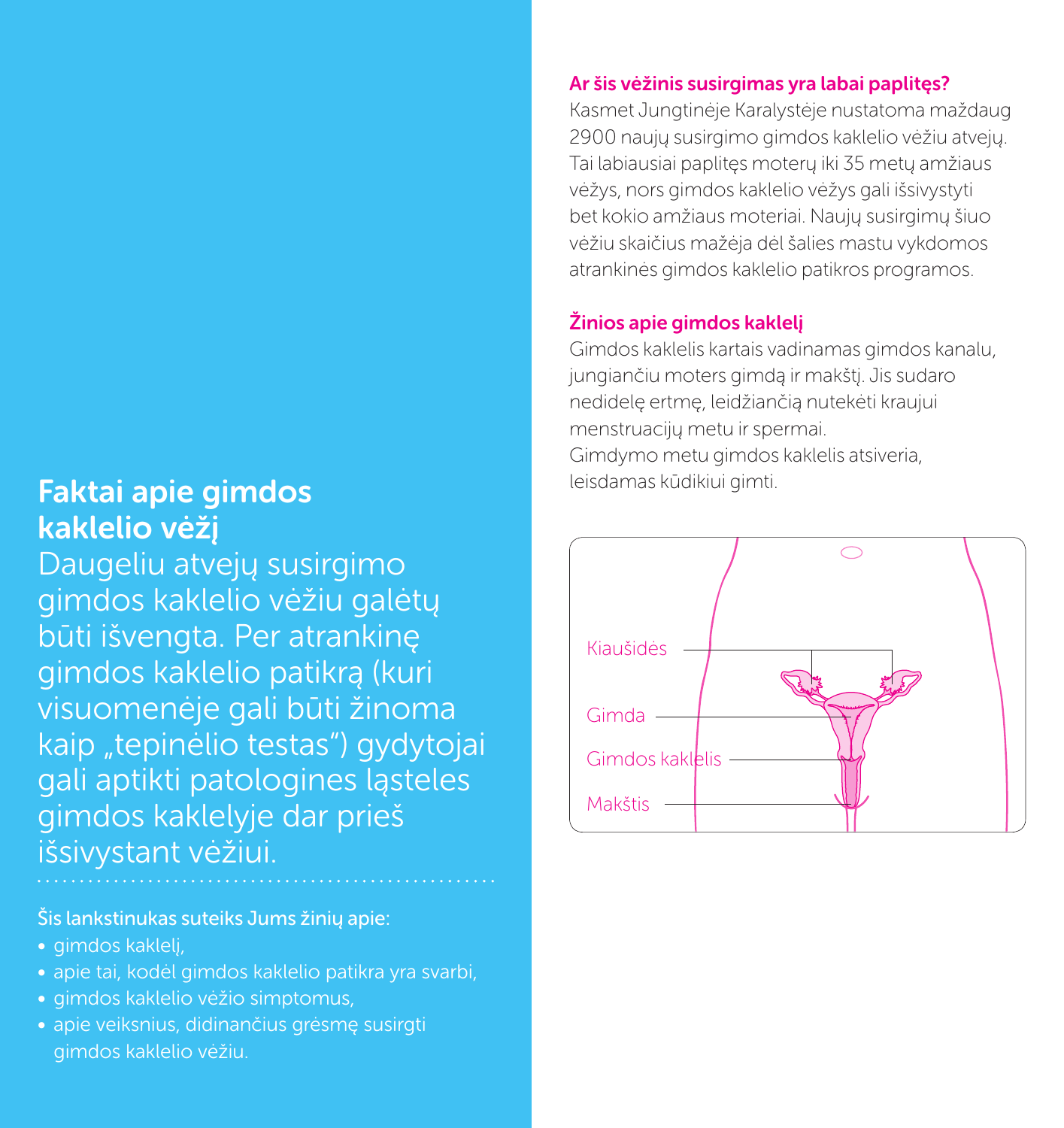### Kodėl yra svarbi atrankinė gimdos kaklelio patikra?

Kasmet Jungtinėje Karalystėje atrankinė gimdos kaklelio patikra padeda išgelbėti maždaug 5000 gyvybių. Ši patikra padeda gydytojams aptikti pakitusias ląsteles gimdos kaklelyje, kol iš jų dar neišsivystė vėžys. Tokių patologinių ląstelių pašalinimas yra veiksmingas būdas apsisaugoti nuo gimdos kaklelio vėžio išsivystymo.

### Kam gali būti atlikta atrankinė gimdos kaklelio patikra?

Jungtinėje Karalystėje moterys nuo 20 iki 60 metų amžiaus kviečiamos atrankinei gimdos kaklelio patikrai kas 3–5 metai.

Dėl šios patikros turite užsiregistruoti pas gydytoją. Jei nesate užsiregistravusi, informacijos apie savo bendrosios praktikos gydytoją kreipkitės tiesioginiu Nacionalinės sveikatos apsaugos tarnybos (NHS) telefonu Jungtinėje Karalystėje 0845 4647.

### Kaip atliekama atrankinė gimdos kaklelio patikra?

Gimdos kaklelio tyrimas yra labai paprastas, tetrunka maždaug penkias minutes, neturėtų būti skausmingas, nors kai kurioms moterims jis gali pasirodyti esąs nemalonus. Galite paprašyti, kad patikrą Jums atliktų gydytoja ar slaugytoja.

Gydytoja ar slaugytoja iš Jūsų gimdos kaklelio maža mentele paims išskyrų pavyzdį. Šis pavyzdys patalpinamas į mažą indelį ir siunčiamas ištirti mikroskopu į laboratoriją.

### Kas vyksta toliau po patikros?

Dažniausiai tyrimo rezultatai būna geri, tai reiškia, kad jokių pakitusių ląstelių nebuvo rasta. Kartais mėginys nebūna pakankamai aiškus, ir gali prireikti kitokio tyrimo. Jei Jūsų tyrimo rezultatas nėra normalus, tai dar nereiškia, kad sergate vėžiu. Siekiant nustatyti, ar Jums reikės gydymo, šalinančio bet kokias pakitusias ląsteles jūsų gimdos kaklelyje, Jums bus pasiūlyta atlikti tolesnius tyrimus. Labai retais atvejais atrankinės gimdos kaklelio patikros metu nustatomas jau išsivystęs vėžys.

Kaip ir kitos atrankinės patikros programos, gimdos kaklelio atrankinė patikra nėra nepriekaištinga, ir ikivėžinių pakitimų gydymas turi tam tikrą riziką. Tačiau, gydytojų nuomone, gimdos kaklelio vėžio prevencijos privalumai nusveria riziką.

### Kas didina susirgimo vėžiu riziką?

ŽPV (žmogaus papilomos virusas) Beveik visais atvejais gimdos kaklelio vėžys yra susijęs su žmogaus papilomos virusu, arba ŽPV. ŽPV yra labai dažnas ir gali būti perduotas kontaktiniu, daugiausia lytiniu, keliu. Paprastai moterims, užsikrėtusioms ŽPV, kurį laiką tai nesukelia jokių problemų, nes nepasireiškia jokie simptomai. Daugeliu atvejų moters organizmas susitvarko pats. Egzistuoja daugybė skirtingų ŽPV tipų. Kai kurie sukelia genitalijų karpas, o kai kurie gali lemti pakitimus, išsivystančius į gimdos kaklelio vėžį.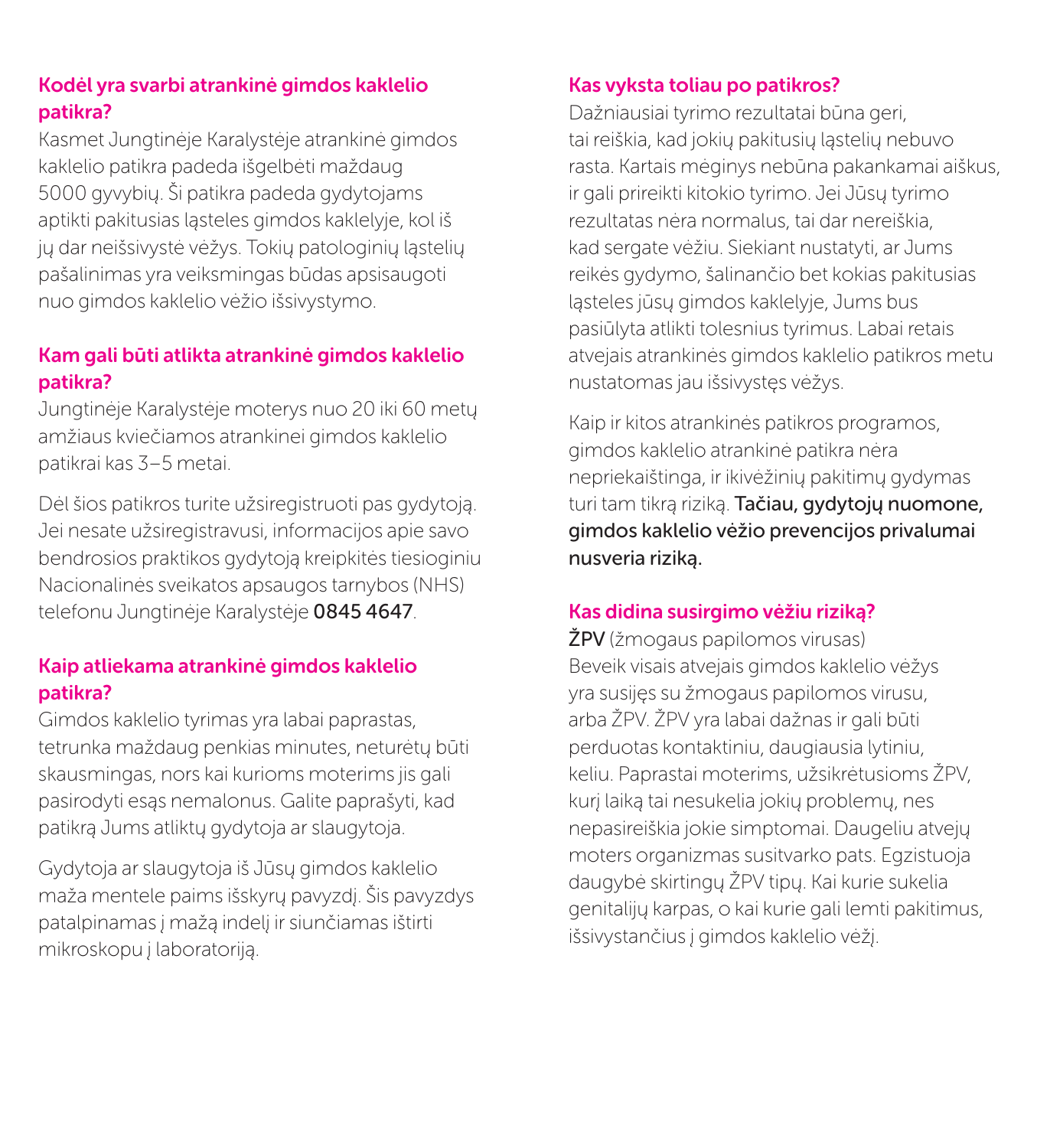ŽPV gali užsikrėsti anksti lytinį gyvenimą pradėjusios moterys ar turinčios kelis lytinių santykių partnerius. Joms iškyla didesnė gimdos kaklelio vėžio išsivystymo grėsmė. ŽPV yra labai paplitęs ir daug žmonių juo užsikrečia kažkuriuo jų gyvenimo metu.

Nuo daugybės lytiniu keliu perduodamų infekcijų padeda apsisaugoti prezervatyvų naudojimas. Visiškai nuo ŽPV jie Jūsų neapsaugos, tačiau gali sumažinti galimybę patekti virusui.

### Rūkymas

Rūkymas beveik padvigubina riziką susirgti gimdos kaklelio vėžiu, dėl rūkymo ikivėžinių pakitimų gydymas gali būti mažiau veiksmingas.

### Kontraceptinės piliulės

Moksliniai tyrimai parodė, kad kontraceptinių piliulių vartojimas gali šiek tiek padidinti gimdos kaklelio vėžio išsivystymo grėsmę. Tačiau kontraceptinės piliulės gali sumažinti gimdos ir kiaušidžių vėžio išsivystymo riziką.

### Vakcina nuo ŽPV

NSAT (Nacionalinė sveikatos apsaugos tarnyba) rekomenduoja vakcinaciją 12–13 metų mergaitėms, kuri padėtų išvengti gimdos kaklelio vėžio. Kas šešis mėnesius mokyklos slaugytoja sušvirkštų joms tris injekcijas. Taip pat vykdoma vienmomentinės vakcinacijos programa, skirta vyresnėms paauglėms. Vakcinacija apsaugo nuo dviejų ŽPV tipų, lemiančių 7 iš 10 susirgimo gimdos kaklelio vėžiu atvejų. Tačiau vakcinacija neapsaugo nuo visų ŽPV tipų, taigi atrankinė gimdos kaklelio patikra ir toliau išlieka svarbi.

### Į ką turėčiau atkreipti dėmesį?

Net jei Jums buvo atlikta atrankinė gimdos kaklelio patikra ar buvote vakcinuota nuo ŽPV, yra labai svarbu, kad kreiptumėtės į savo gydytoją, jei pastebėjote:

- kraujavimą tarp menstruacijų,
- kraujavimą lytinių santykių metu ar po jų,
- kraujavimą pasibaigus menopauzei,
- • nemalonias išskyras iš makšties,
- diskomfortą ar skausmą lytinių santykių metu.

Šie požymiai yra būdingi daugeliui susirgimų. Jų buvimas nebūtinai reiškia, kad sergate vėžiu. Todėl geriausia būtų kreiptis į gydytoją ir pasitikrinti.